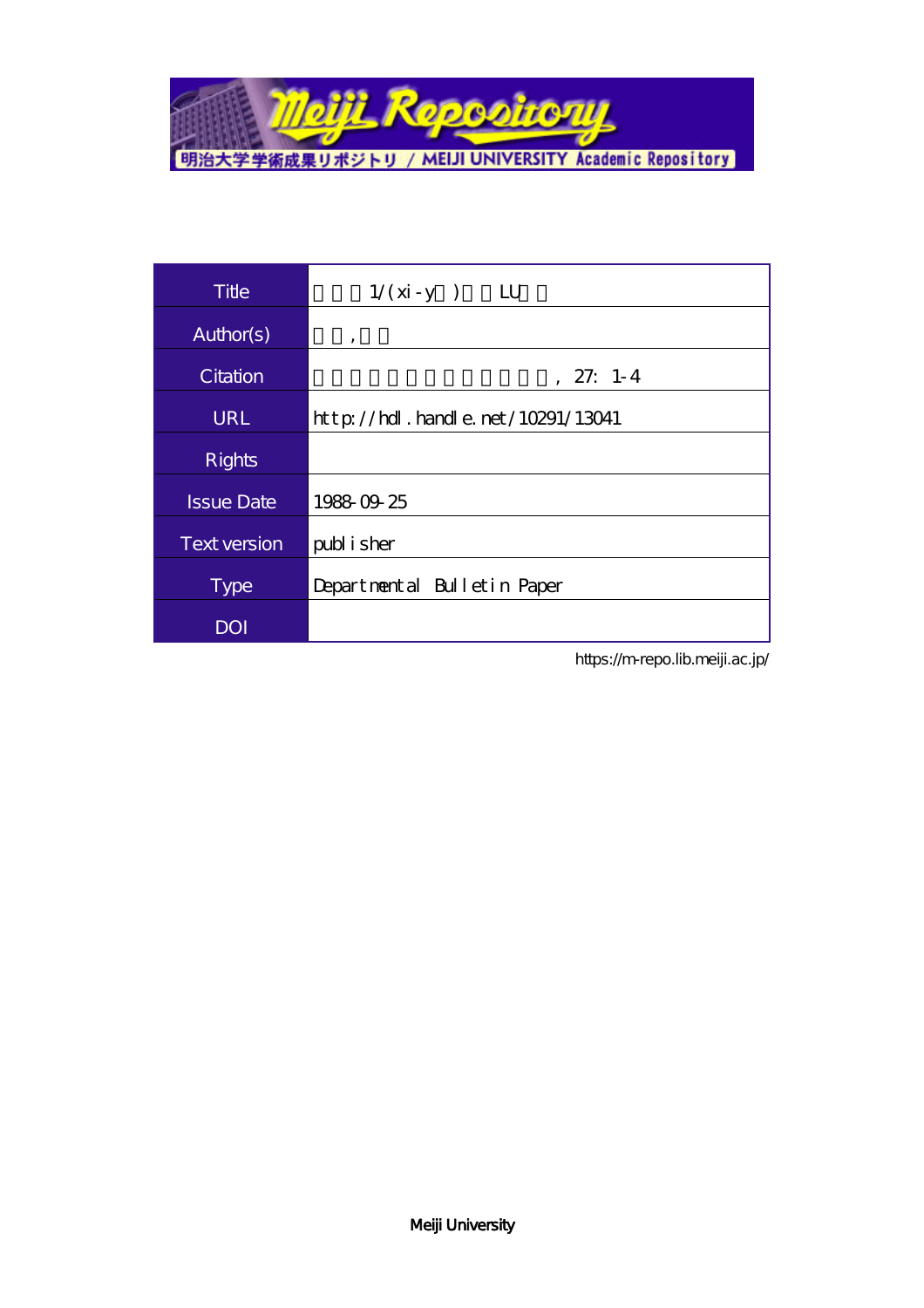# 行 列 $(1/(x_i-y_i))$ の $LU$ 分解

#### 金』 주 坴 臣

## LU Decomposition of the Matrix  $(1/(x_i-y_i))$

Satiomi KANEKO

School of Engineering, Meiji University, Tama-ku, Kawasaki, Kanagawa 214

Received April 30, 1988; Accepted May 18, 1988

Synopsis Let  $H=LU$  be the LU decomposition of the general Hilbert matrix H of order n with the entries  $h_{ij}=1/(x_i-y_j)$ , where  $x_1, x_2, \dots, x_n, x_j, y_1, y_2, \dots, y_n$  … are distinct numbers, L is a lower triangular matrix with entries  $l_{ij}$  such that  $l_{ij}=0$  for  $i>j$ ,  $l_{ii}=1$  for uniqueness' sake, and U is an upper triangular matrix with  $u_{ij}$ , such that  $u_{ij}=0$  for  $i>j$ . And let  $M=L^{-1}$ , and  $V=U^{-1}$ .

Simple and n-independent expressions for the entries  $l_{ij}$ ,  $m_{ij}$ ,  $u_{ij}$  and  $v_{ij}$  are obtained in the following way.

The relation  $U=L^{-1}H=MH$  can be considered as a decomposition of a rationl function  $u_k(y) = u_{kj}$  into partial fractions  $m_{k1}/(x_1-y_j)+m_{k2}/(x_2-y_j)+\cdots+ m_{kk}/(x_k-1)$  $y_j$ ), thus  $u_k(y)$  having zeros at  $y_1, y_2, ..., y_{k-1}$ (for  $u_k(y_1)=u_{k1}=0, ..., u_k(y_{k-1})=u_k,$   $k-1$ . =0) and simple poles at  $x_1, x_2, ..., x_k$  which determine  $u_k(y)$  except a constant factor,  $m_{kj}$ =Iim  $y \rightarrow x_k(x_j-y)u_k(y)$  the coefficients of  $1/(x_j-y)$  in the partial fraction decomposition of  $u_k(y)$ , and the constant factor is determined by the condition  $m_{kk}=1$ .

Similarly,  $l_{ik}$  and  $v_{ik}$  are obtained from the relation  $L=HV$ .

〔はじめに〕

**ここに言う"一般ヒルベルト行列"のLU分解も, 必要な時に, 文献などに見出しにくい。** で1),便利のため求めておいた。

〔定 義〕

x1, x<sub>3</sub>, x<sub>3</sub>, …, x<sub>n</sub>, …, y<sub>1</sub>, y<sub>2</sub>, …, y<sub>n</sub>, … を相異る数の列とする。n次の行列 H o  $i$ j成分 $h_{ij}$ が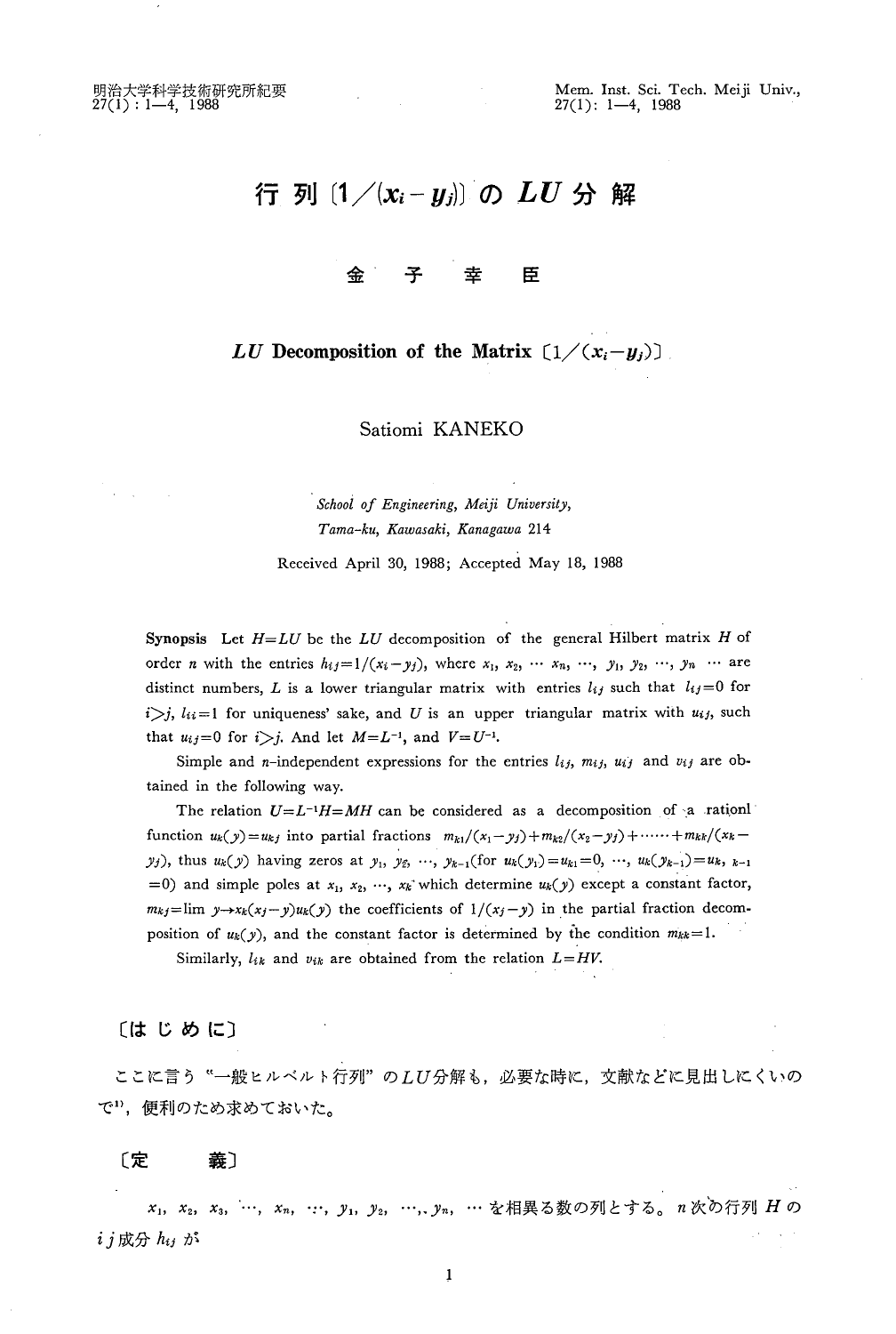$$
h_{ij} = \frac{1}{x_i - y_j}
$$

と表わされるとき、Hを一般ヒルベルト行列という。Hは逆行列をもつ。Lを左下三角行列, Uを右上三角行列として、Hをそれらの積の形 H=LUに表わすことを、LU分解という。

さらに、M=L-1, V=U-1 とする。すなわち、成分について表わせば、

 $l_{ij}=0, m_{ij}=0 \quad (i < j)$  $u_{ij}=0$ ,  $v_{ij}=0$   $(i>j)$  $\sum_{k=1}^{\min(i, j)} l_{ik} u_{kj} = h_{ij} = \frac{1}{x_i - y_j}$ 

ここで、 しについて条件

(A)  $l_{ij} = 1, (i = j)$ 

を採用すると、逆行列 L<sup>-1</sup>=M の成分についても mu=1 となり、 LU 分解は一意となること が、容易に示される2)。

多項式  $X_k(t)$ ,  $Y_k(t)$ ,  $k=1, 2, \ldots$  ½.  $X_k(t) = (t-x_1)(t-x_2) \cdots (t-x_k),$  $Y_k(t) = (t - y_1)(t - y_2) \cdots (t - y_k)$ とする。

[結

$$
c_k = \frac{-X_{k-1}(x_k)}{Y_{k-1}(x_k)}
$$

果〕

とおくと、0でない成分は

$$
l_{ij} = \frac{y_k - x_k}{c_k} \quad \frac{X_{k-1}(x_i)}{Y_k(x_i)}, \quad u_{kj} = c_k \frac{Y_{k-1}(y_j)}{X_k(y_i)},
$$
\n
$$
v_{ik} = \frac{y_k - x_k}{c_k} \quad \frac{X_{k-1}(y_i)}{Y_k'(y_i)}, \quad m_{kj} = -c_k \frac{Y_{k-1}(x_j)}{X_k'(x_j)}.
$$

これらの右辺は、Hの次数にはよっていない。

#### [証 明〕

 $U=L^{-1}H=MH$   $\downarrow$  b

$$
u_{kj} = \sum_{i=1}^k \frac{m_{ki}}{(x_i - y_j)} = u_k(y_j)
$$

$$
\sum \sum \sum \sum \frac{m_{kt}}{(x_i - y)} = \frac{R(y)}{(y - x_1)(y - x_2) \cdots (y - x_k)} = \frac{R(y)}{X_k(y)}, \quad R(y) \text{ is } (k-1) \text{ * to } \text{# } x_1 \text{ with } k \text{ is } (k-1) \text{ * } x_2 \text{ with } k \text{ is } (k-1) \text{ * } x_3 \text{ with } k \text{ is } (k-1) \text{ * } x_4 \text{ with } k \text{ is } (k-1) \text{ * } x_5 \text{ with } k \text{ is } (k-1) \text{ * } x_6 \text{ with } k \text{ is } (k-1) \text{ * } x_7 \text{ with } k \text{ is } (k-1) \text{ * } x_8 \text{ with } k \text{ is } (k-1) \text{ * } x_9 \text{ with } k \text{ is } (k-1) \text{ * } x_9 \text{ with } k \text{ is } (k-1) \text{ * } x_9 \text{ with } k \text{ is } (k-1) \text{ * } x_9 \text{ with } k \text{ is } (k-1) \text{ * } x_9 \text{ with } k \text{ is } (k-1) \text{ * } x_9 \text{ with } k \text{ is } (k-1) \text{ * } x_9 \text{ with } k \text{ is } (k-1) \text{ * } x_9 \text{ with } k \text{ is } (k-1) \text{ * } x_9 \text{ with } k \text{ is } (k-1) \text{ * } x_9 \text{ with } k \text{ is } (k-1) \text{ * } x_9 \text{ with } k \text{ is } (k-1) \text{ * } x_9 \text{ with } k \text{ is } (k-1) \text{ * } x_9 \text{ with } k \text{ is } (k-1) \text{ * } x_9 \text{ with } k \text{ is } (k-1) \text{ * } x_9 \text{ with } k \text{ is } (k-1) \text{ * } x_9 \text{ with } k \text{ is } (k-1) \text{ * } x_9 \text{ with } k \text{ is } (k-1) \text{ * } x_9 \text{ with } k \text{ is } (k-1) \text{ * } x_9 \text{ with } k \text{ is } (k-1) \text{ * } x_9 \text{ with } k \text{ is } (k-1) \text{
$$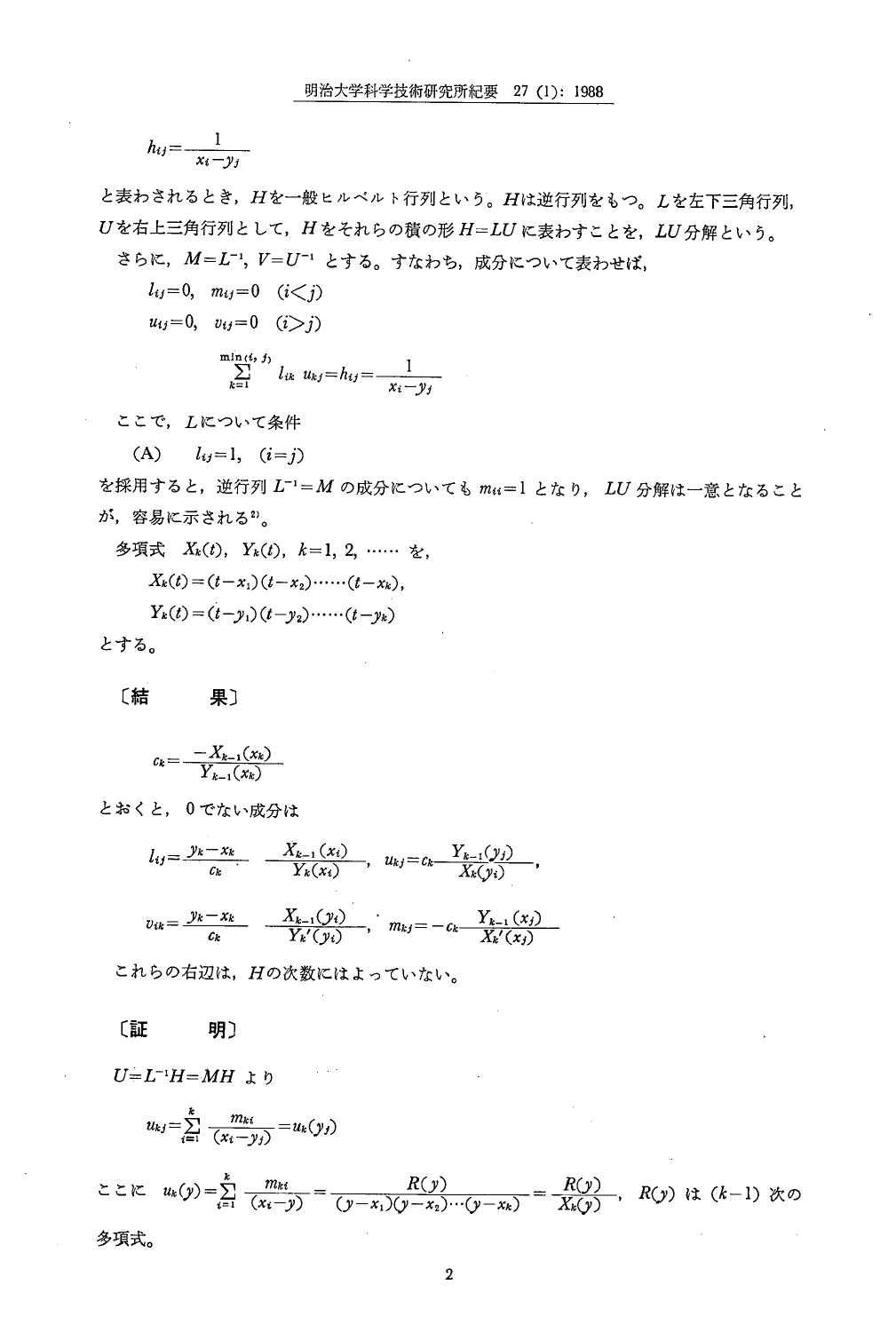$y = y_1, y_2, ..., y_{k-1}$  のとき  $u_k(y_j) = u_{kj} = 0$  より  $R(\nu) = c_k(\nu - \nu_1)(\nu - \nu_2) \cdots (\nu - \nu_{k-1}) = c_k Y_{k-1}(\nu)$  $R(y)$ ,  $Y_{k-1}(y) \geq \delta$  (k-1)次であるから, ckは定数である。よって (1)  $(u_k(y)) = \sum_{k=1}^{k} \frac{m_{ki}}{(x_i-y)} = \frac{c_k Y_{k-1}(y)}{X_k(y)}$ 両辺に  $(x_j-y)$  を掛けて約分し,  $y=x_j$  とおくと,  $=-c_k \frac{(x_j-y_1)(x_j-y_2) \cdots (x_j-y_j) \cdots (x_j-y_{k-1})}{(x_j-x_1)\cdots (x_j-x_{k-1})(x_j-x_{k-1}) \cdots (x_j-x_{k-1})}$ 特に  $j=k$  のとき  $m_{kk}=1$ 1  $c_k Y_{k-1}(x_k)$   $Y_{k-1}(x_k)$  $X_k'(x_k)$   $X_{k-1}(x_k)$ よって  $c_k = -\frac{X_{k-1}(x_k)}{Y_{k-1}(x_k)}$ 一方  $L=HU^{-1}=HV$  から同様に  $l_{ik} = \sum_{i=1}^{k} \frac{v_{ik}}{(x_i - v_i)} = l_k(x_i)$  ここに (2)  $l_k(x) = \sum_{k=1}^{k} \frac{v_{jk}}{(x-v_k)} = d_k \frac{X_{k-1}(x)}{Y_{k}(x)}$  $1 = l_{kk} = l_k(x_k) = d_k - \frac{X_{k-1}(x_k)}{Y_k(x_k)}$  $d_k X_{k-1}(x_k)$   $d_k c$  $(x_k-v_k)Y_{k+1}(x_k)$   $(y_k-v_k)Y_{k+1}(x_k)$  $\mathcal{F} \cap \mathcal{T}$   $d_k = \frac{\mathcal{Y}_k - \mathcal{X}_k}{\sigma_k}$  $c_k$  $(2)$ に $(x - y_i)$ を掛けて約分し,  $x = y_i$ とおくと  $v_{ik} = d_k - \frac{X_{k-1}(y_i)}{Y_{k}(y_i)} = \frac{(y_k - x_k)}{c_k} - \frac{X_{k-1}(y_i)}{Y_{k}'(y_i)}$  $\left(X_k'(x) \equiv \frac{d}{dx} X_k(x)\right)$  $m_{kj}=-c_k- \frac{Y_{k-1}(x_j)}{X_k'(x_j)}$